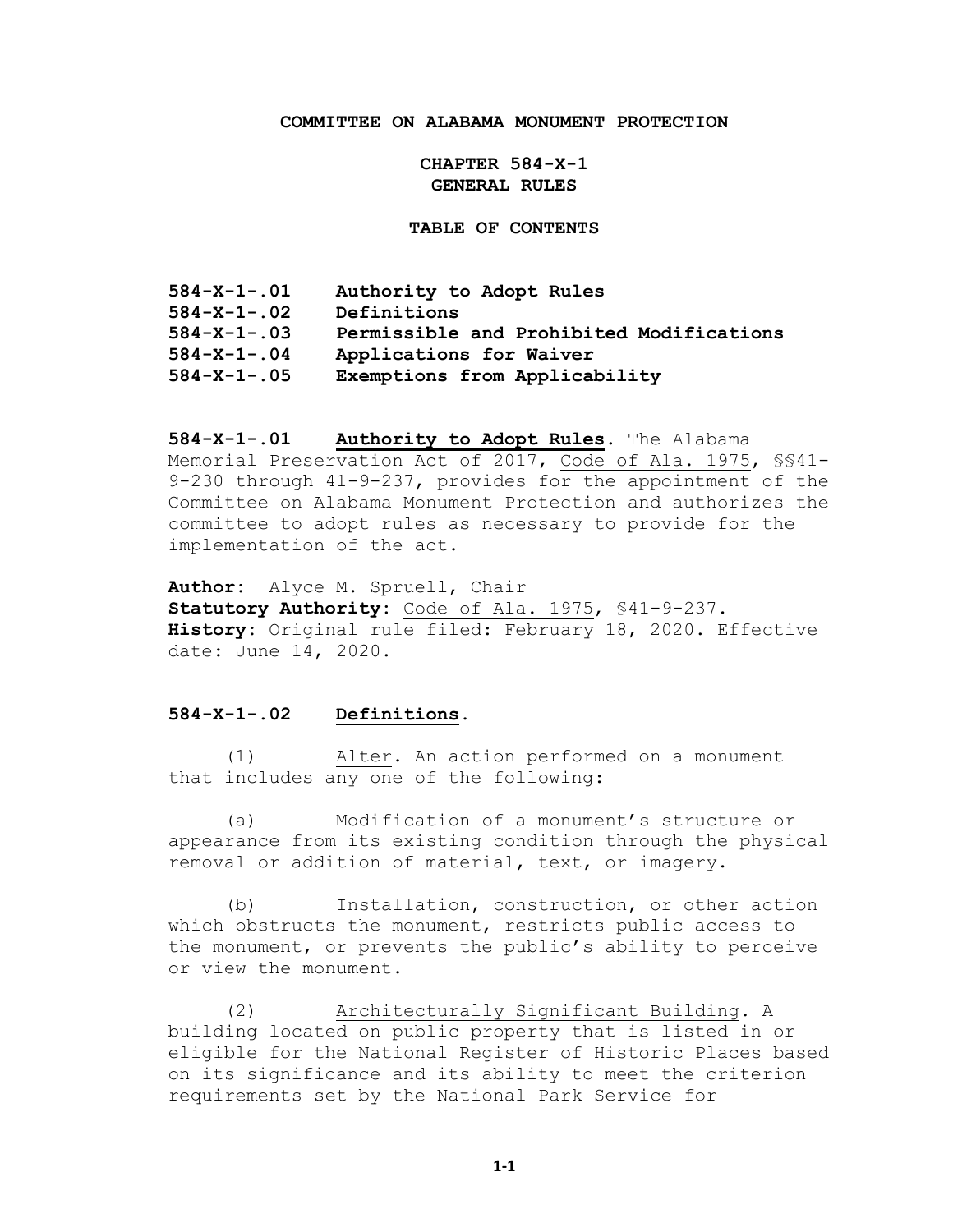eligibility based on the building's architectural significance (criterion C). If a building is less than fifty (50) years old, it must also meet Criteria Consideration G to be considered eligible for the National Register of Historic Places. A building or structure's eligibility as an architecturally significant building shall be reviewed by a Technical Advisory Review Group appointed by the Committee on Alabama Monument Protection and in accordance with the National Park Service's federal guidelines regarding the National Register program.

(3) Committee. The Committee on Alabama Monument Protection as established by Act 2017-354.

(4) Controlling Entity. An agency, board, authority, or other organization that has legal control of the public property on which an architecturally significant building, memorial building, memorial school, memorial street, or monument is located.

(5) Memorial Building. A public building, structure, park, or other institution that is not a memorial school and that is located on public property and constructed for, named for, or dedicated in honor of an event, a person, a group, a movement, or military service as evidenced by an official action of the controlling entity, such as a resolution, statute, official dedication, or other public commemorative action clearly intended to create an association of the building's name with a specific event, person, group, movement, or military service.

(6) Memorial School. A public K-12 or two-year postsecondary institution or facility that is located on public property and constructed for, named for, or dedicated in honor of an event, a person, a group, a movement, or military service as evidenced by an official action of the controlling entity, such as a resolution, statute, official dedication, or other public commemorative action clearly intended to create an association of the building's name with a specific event, person, group, movement, or military service.

(7) Memorial Street. A street that is located on public property and constructed for, named for, or dedicated in honor of an event, a person, a group, a movement, or military service as evidenced by an official

**1-2**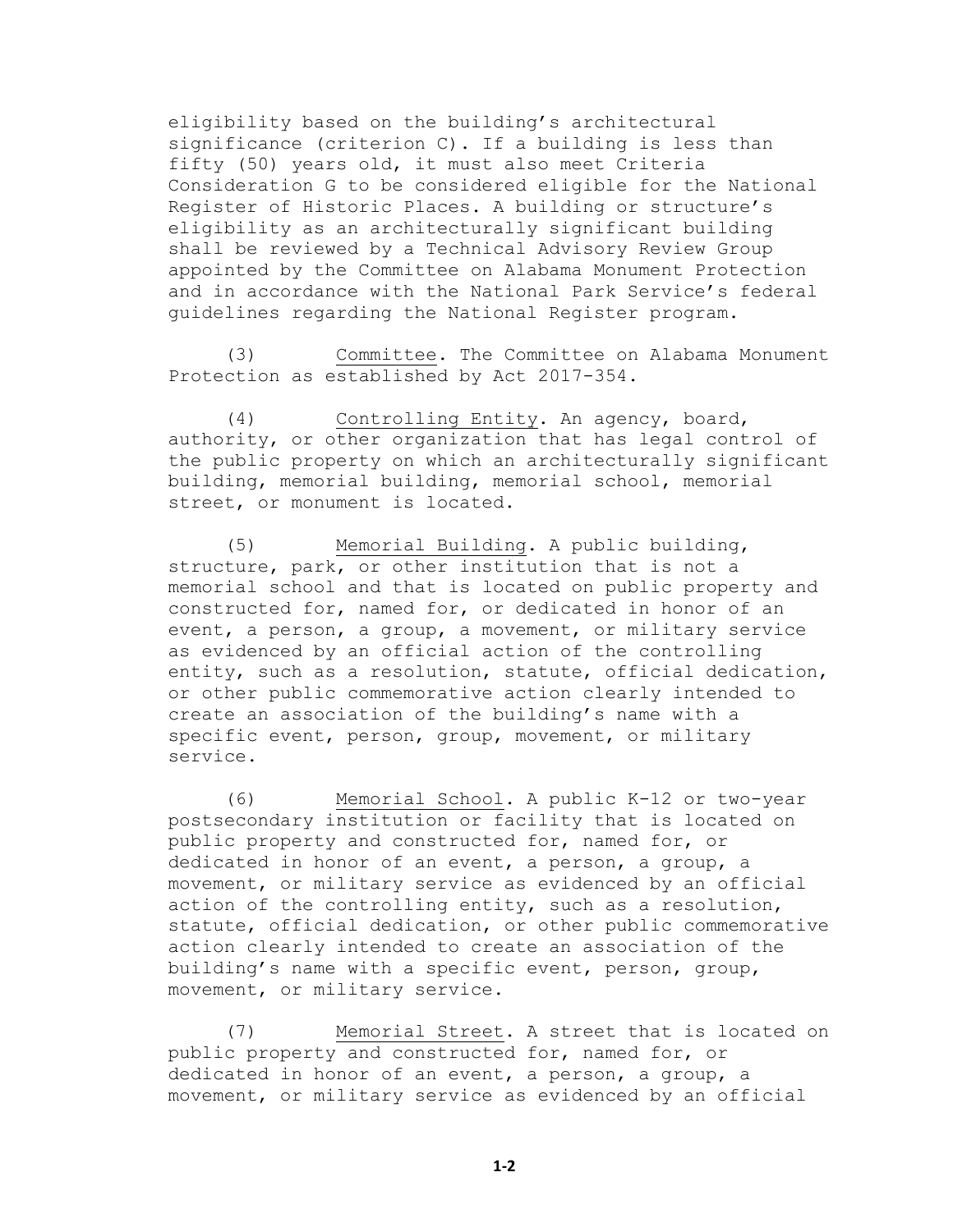action of the controlling entity, such as a resolution, statute, official dedication, or other public commemorative action intended to create an association of the street's name with a specific event, person, group, movement, or military service.

(8) Monument. A statue, portrait, or marker intended at the time of dedication to be a permanent memorial to an event, person, group, movement, or military service that is part of the history of the people or geography now comprising the State of Alabama. Intent is evidenced by an official action of the controlling entity such as a resolution, statute, official dedication, or other public commemorative action intended to associate the monument with a specific event, person, group, movement, or military service. The term does not include signage bearing historical or interpretive text, commonly known as a historical marker or wayside exhibit, or portraits or plaques installed by temporary means and not intended to be permanent at the time of installation.

### (9) Otherwise Disturb.

(a) Any action that specifically and purposefully intends to diminish the public's ability to view or interpret the architecturally significant building, memorial building, memorial street, or monument, or to interfere with the public's ability to view the memorial intent expressed at the time of dedication.

(b) The term "otherwise disturb" does not include the installation of adjacent signage providing contextualization or other interpretive text approved by the controlling entity and related to the architecturally significant building, memorial building, memorial street, or monument, as long as such activity does not violate subsection (a) of this definition, or any other provision of either these rules or the Alabama Memorial Preservation Act of 2017, or any amendment thereto.

(10) Public Property: All property owned or leased by the State of Alabama; any county, municipal, or metropolitan government in the state; or any other entity created by act of the Legislature to perform any public function.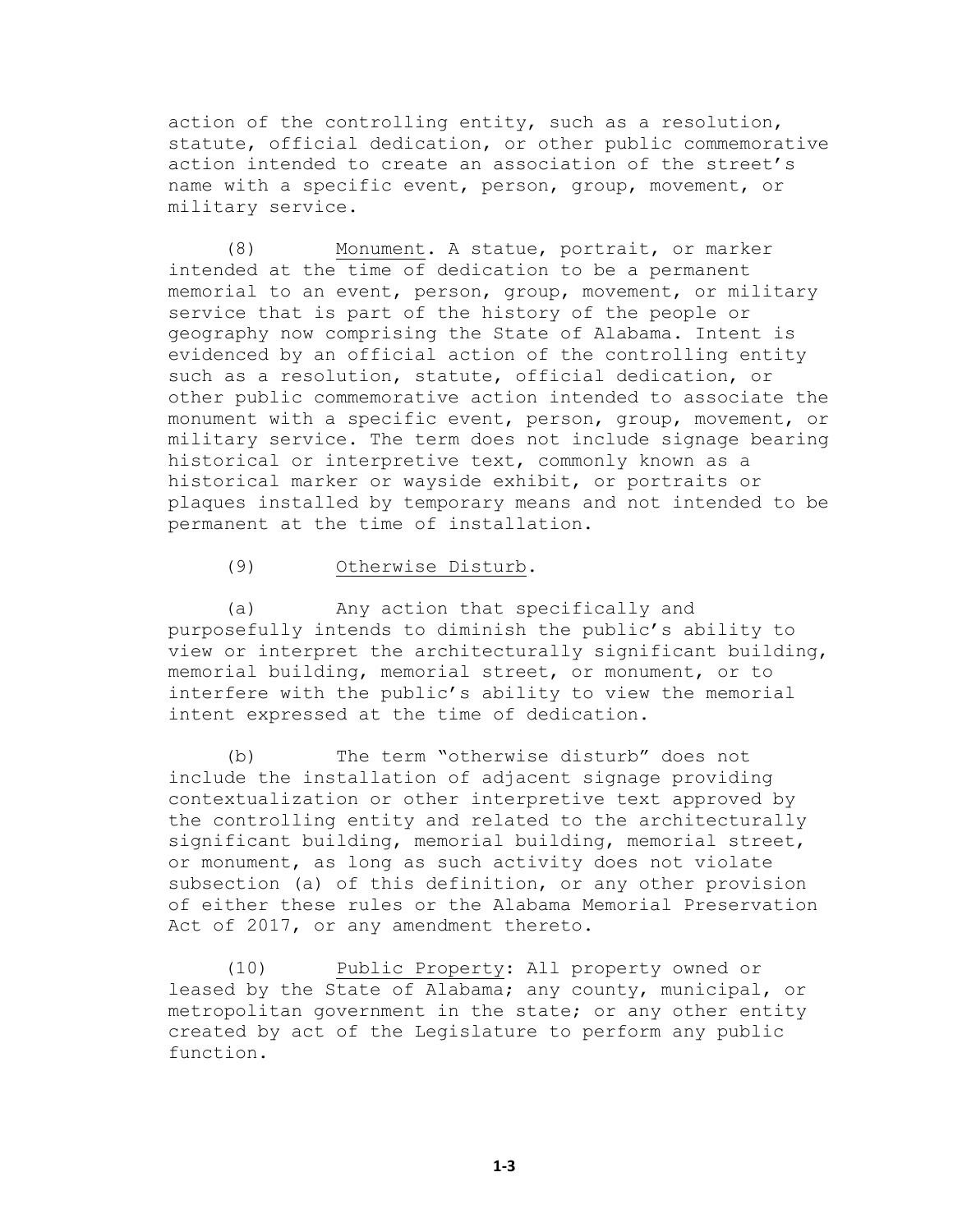(11) Relocate. The act of physically moving a building, structure, facility, park, institution, street, or monument from its original installation to any other location regardless of whether the new location is on public property.

(12) Remove. The act of permanently and physically eliminating or taking away a building, structure, facility, park, institution, street, or monument from its existing location.

(13) Rename. Changing the name of an architecturally significant building, memorial school, memorial building, or memorial street to the extent that it no longer honors the event, person, group, movement, or military service to which it was originally dedicated.

**Author:** Alyce M. Spruell, Chair **Statutory Authority:** Code of Ala. 1975, §§41-9-231, 41-9- 237. **History:** Original rule filed: February 18, 2020. Effective date: June 14, 2020.

### **584-X-1-.03 Permissible and Prohibited Modifications.**

(1) Responsibility for Preservation and Protection. Pursuant to Code of Ala. 1975, §41-9-233, the governmental entity responsible for an architecturally significant building, memorial building, memorial school, memorial street, or monument may take proper and appropriate measures and exercise proper and appropriate means for the protection, preservation, care, repair, or restoration of those monuments, streets, or buildings.

(2) Permissible Modifications, Architecturally Significant Buildings. Permissible modifications, which include actions to the extent necessary for protection, preservation, care, repair, or restoration, include the following:

(a) Routine preventive maintenance of the structure, building systems, roof, or other building components that are necessary to maintain the building's integrity, appearance, or function and extend the life of the building without affecting its listing in or eligibility for the National Register of Historic Places.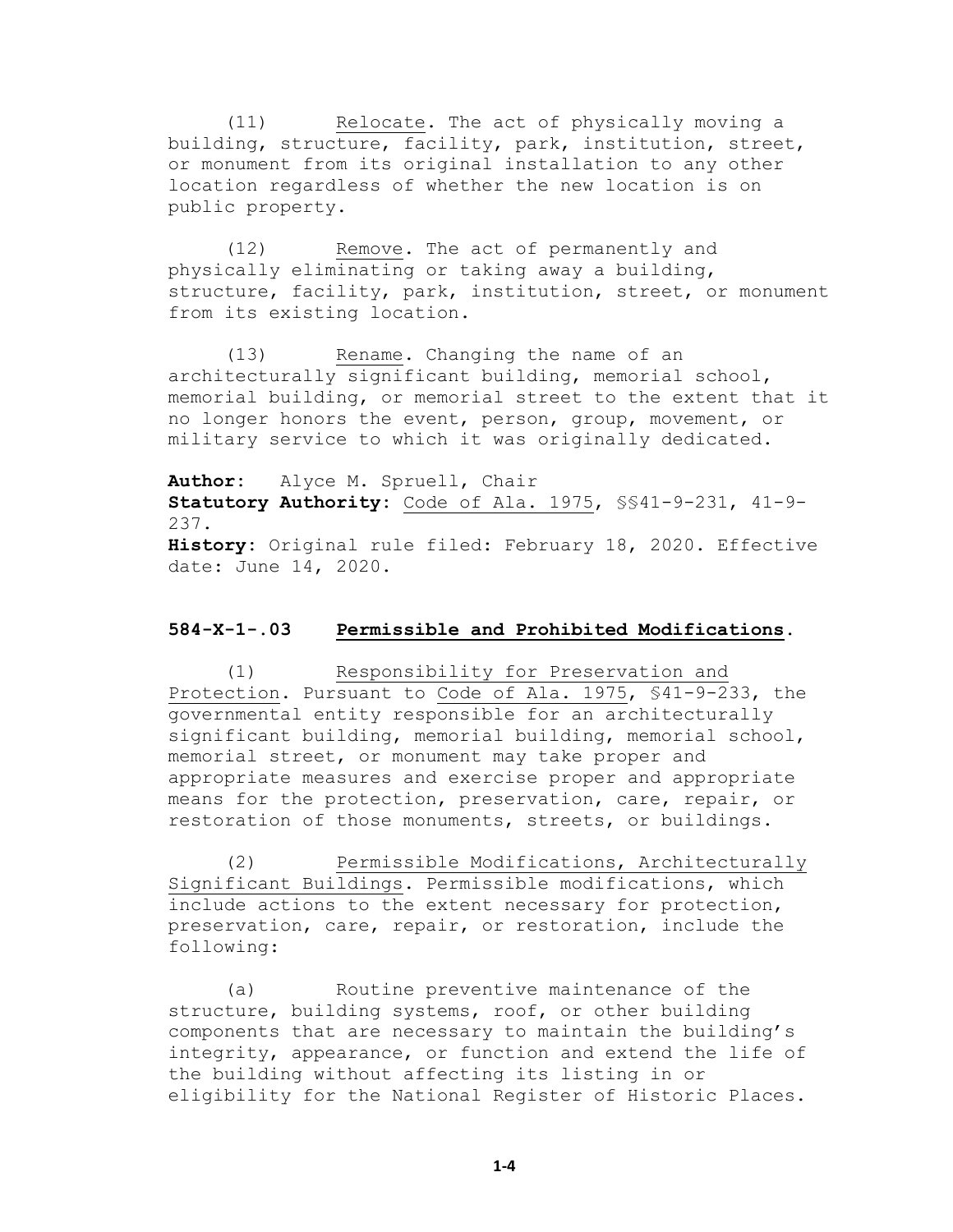This work typically includes routine cleaning, replacement of filters, sealing, painting, or other periodic and repetitive work required to maintain the building. All work should follow the Secretary of the Interior's Standards for Rehabilitation.

(b) Repair work is work that is required to repair broken or worn out components that are necessary to maintain the building's integrity, appearance, or function and extend the life of the building without affecting its listing in or eligibility for the National Register of Historic Places. This work typically includes the removal of broken, missing, or worn-out building components and repairing them or replacing them in kind. Examples include the repair of rotten wood, replacement of a worn-out compressor, or the repair of a broken fixture. All work should follow the Secretary of the Interior's Standards for Rehabilitation.

(c) Replacement of systems beyond their useful life, but which are required to maintain the use of the building. This work typically includes the replacement or upgrade of a building system, such as an electrical system; heating, ventilation and air conditioning (HVAC) system; roofing system; or other major building components that are required to extend the useful life of the historic building. All replacement work must not affect a building's listing in or eligibility for the National Register of Historic Places. All work should follow the Secretary of the Interior's Standards for Rehabilitation.

(d) Additions to architecturally significant buildings are permitted when the additions do not affect the building's listing in or eligibility for the National Register of Historic Places. All work should follow the Secretary of the Interior's Standards for Rehabilitation. Proposed additions to architecturally significant buildings shall be reviewed in accordance with the Secretary of the Interior's Standards for Rehabilitation.

(3) Permissible Modifications, Memorial Buildings. Permissible modifications, which include actions necessary for protection, preservation, care, repair, or restoration, include the following:

(a) Routine preventive maintenance, repair work, replacement of systems, changes or upgrades to the building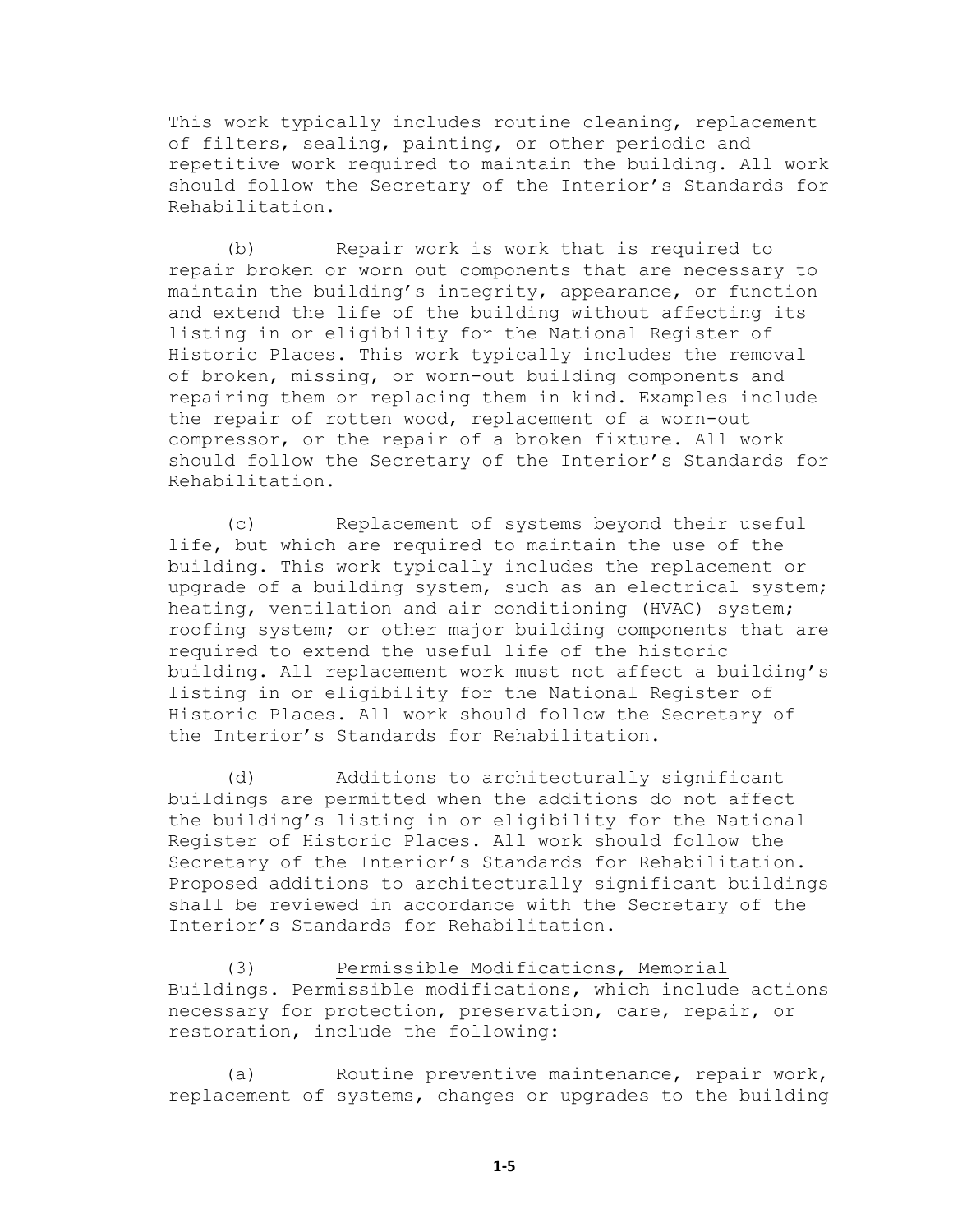to mitigate further physical damage, replacement of outdated building systems, and other minor changes that are compatible with the architecture and style of the building at the time of its dedication or commemoration.

(b) Renovations and additions that allow for the continued use of the building or increase its functionality without detracting from the original memorial building.

## (4) Permissible Modifications, Names of Architecturally Significant Buildings, Memorial Buildings, and Memorial Schools.

(a) The name of an architecturally significant building, memorial building, or memorial school may be transferred from one facility to another comparable facility with a similar function if the originally dedicated facility is closed or ceases to function. If the function of the facility ceases, the name is not transferred to a different facility, and the first facility is repurposed for another public use, the memorial name shall be retained and modified to reflect the new use of the facility if the new use of the facility is comparable to its prior use as a public facility (e.g. Jane Smith Middle School to Jane Smith Community Center).

(b) Name changes that only affect the portions of the name that relate to the purpose, function, or use and that do not include changes to the name of the event, person, group, movement, or military service for which originally dedicated are permissible as long as the change in purpose, function, or use remains consistent with the purpose for which originally dedicated (e.g. John Doe Elementary School to John Doe Middle School).

(5) Permissible Modifications, Memorial Streets.

(a) Any work that is intended to be for the protection, preservation, care, repair, or restoration of the memorial street, including expansions.

(b) Name changes that only affect the portions of the name that relate to the purpose, function, or use and that do not include changes to the name of the event, person, group, movement, or military service for which originally dedicated are permissible as long as the change in purpose, function, or use remains consistent with the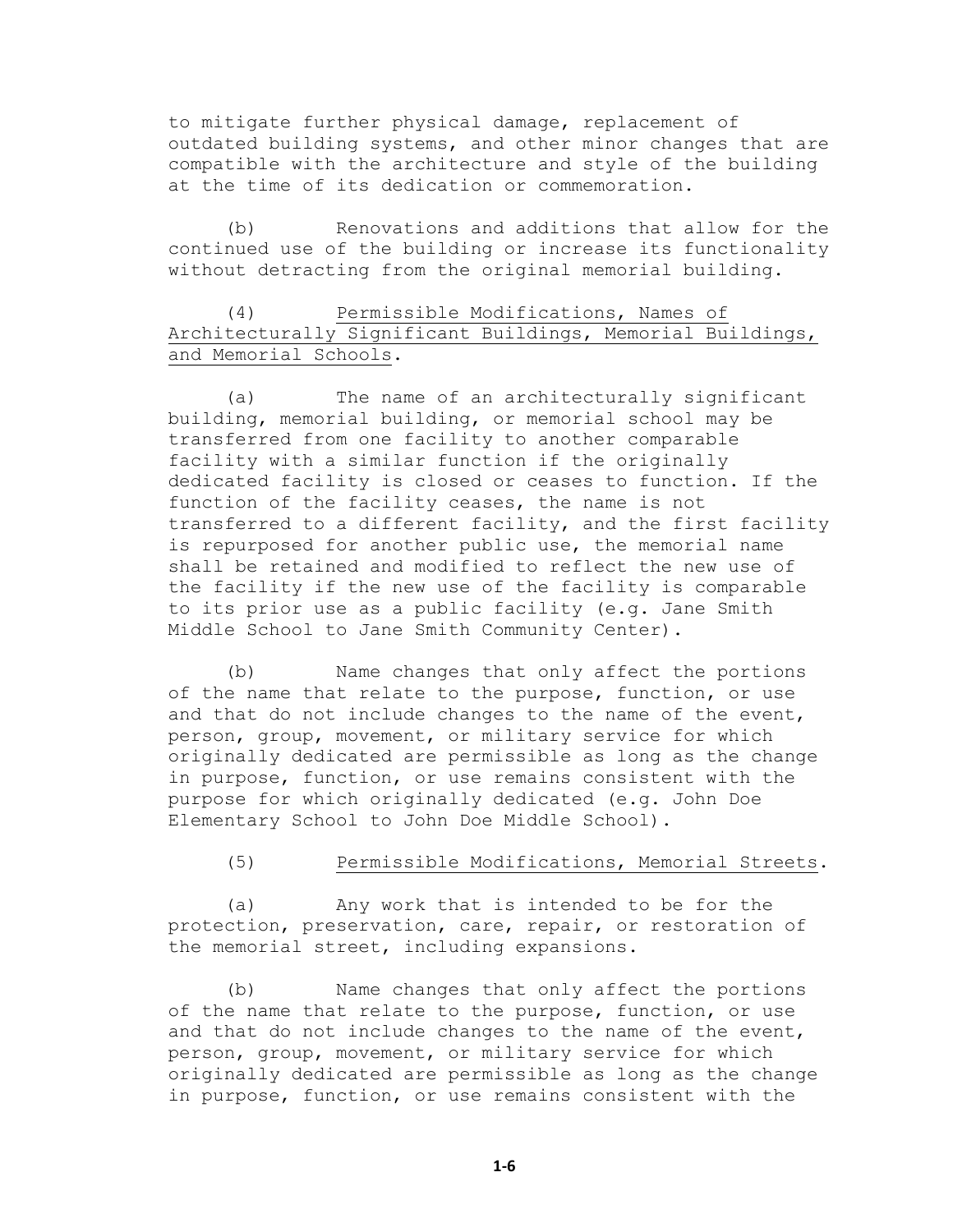purpose for which originally dedicated (e.g. Jane Smith Avenue to Jane Smith Boulevard).

#### (6) Permissible Modifications, Monuments.

(a) Any work that is intended to be for the protection, preservation, care, repair or restoration of the monument including cleaning, restoration, and repairs, and which does not substantively affect the content or existing appearance of the monument.

(b) Portraits and other interior monuments may be placed in a new location as long as the new location is in the same building, is equally visible, and of equal prominence as the original location at the time of the portrait's or monument's original dedication or commemoration.

**Author:** Alyce M. Spruell, Chair **Statutory Authority:** Code of Ala. 1975, §§41-9-233, 41-9- 237. **History:** Original rule filed: February 18, 2020. Effective date: June 14, 2020.

# **584-X-1-.04 Applications for Waiver.**

(1) No Waiver for Memorials or Monuments in Place for 40 or More Years. A controlling entity that is responsible for an architecturally significant building, memorial building, memorial street, or monument that is located on public property and has been in that location for 40 or more years may not relocate, remove, alter, rename, or otherwise disturb the architecturally significant building, memorial building, memorial street, or monument, nor permit such action by any other party. Notwithstanding the above, emergency repairs or construction as provided in 584-X-1-.04 (13), and activities conducted in accordance with the provisions therein, shall not constitute a violation of these rules or the Alabama Memorial Preservation Act of 2017.

(2) Requests for Waiver for Memorials or Monuments in Place for at Least 20 Years and Less than 40 Years. A controlling entity that is responsible for an architecturally significant building, memorial building, memorial street, or monument that is located on public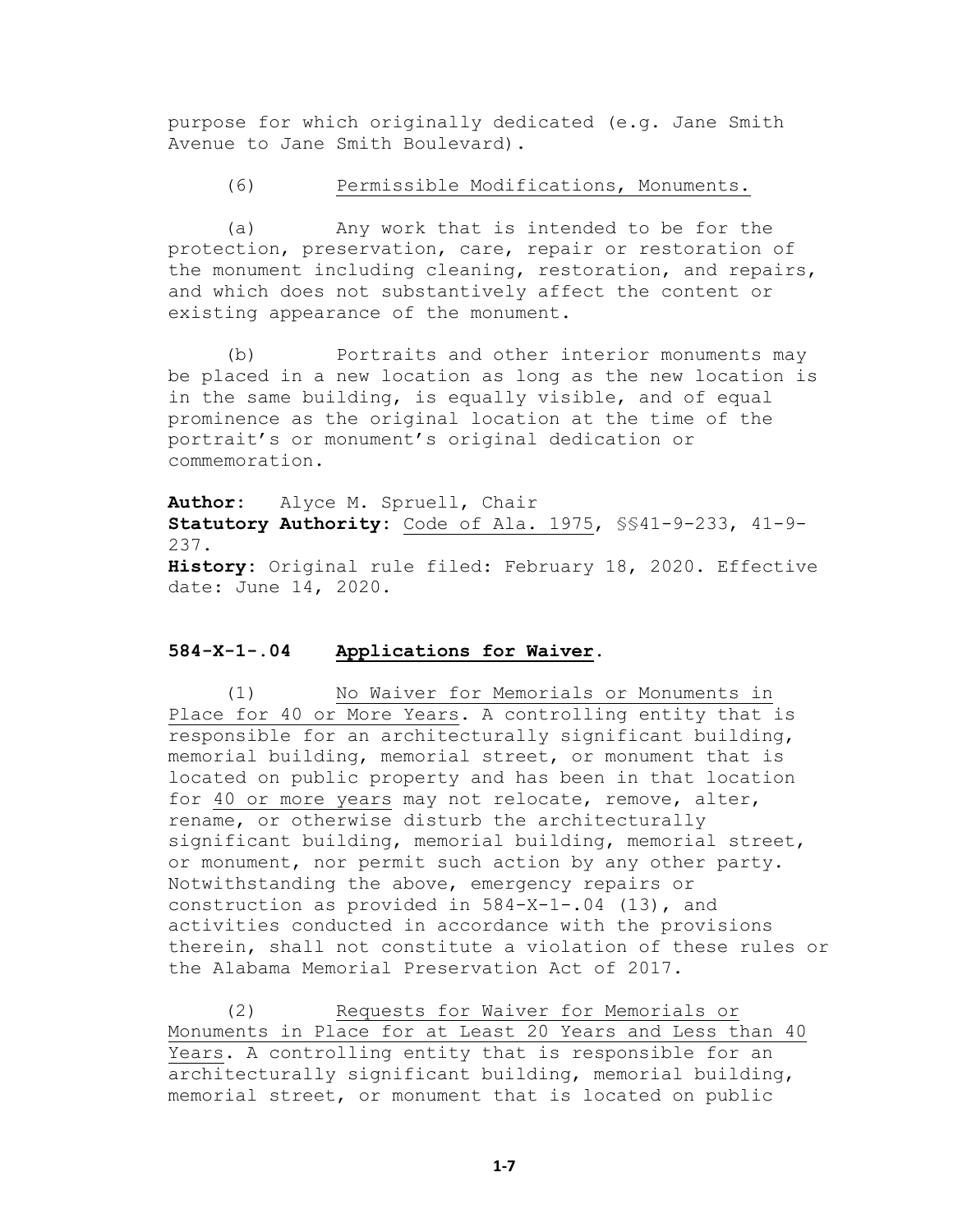property and has been in that location for at least 20 years but less than 40 years may request a waiver for relocation, removal, alteration, renaming or other form of disturbance.

(3) Requests for Waiver for Memorial Schools in Place at Least 20 Years. A controlling entity that is responsible for a memorial school that is located on public property and has been so situated for 20 or more years may request a waiver for renaming.

(4) Entity Submitting Application for Waiver. The application for a waiver must be submitted by the controlling entity. If a second entity has control or custody of the memorial or monument but not the public property on which it sits, the second entity may endorse the controlling entity's application for waiver but may not initiate the application.

(5) Application for Waiver. The committee shall adopt guidelines for the application for waiver. The guidelines shall be made available to the public and shall require, at a minimum, the following:

(a) A standard cover form identifying the controlling entity and enumerating the required attachments.

(b) A formal resolution by the controlling entity seeking a waiver.

1. The formal resolution adopted by the controlling entity must have been presented for public input prior to adoption by the controlling entity.

2. Public notice of the intent to adopt the resolution must be published in the same manner used by the controlling entity for notification of other public actions. The public notice must be published no less than 30 days before consideration of the resolution for adoption by the controlling entity.

(c) A written statement of purpose for the proposed relocation, removal, alteration, renaming, or other disturbance. The statement shall include photographs, maps, and other documentation as necessary to convey a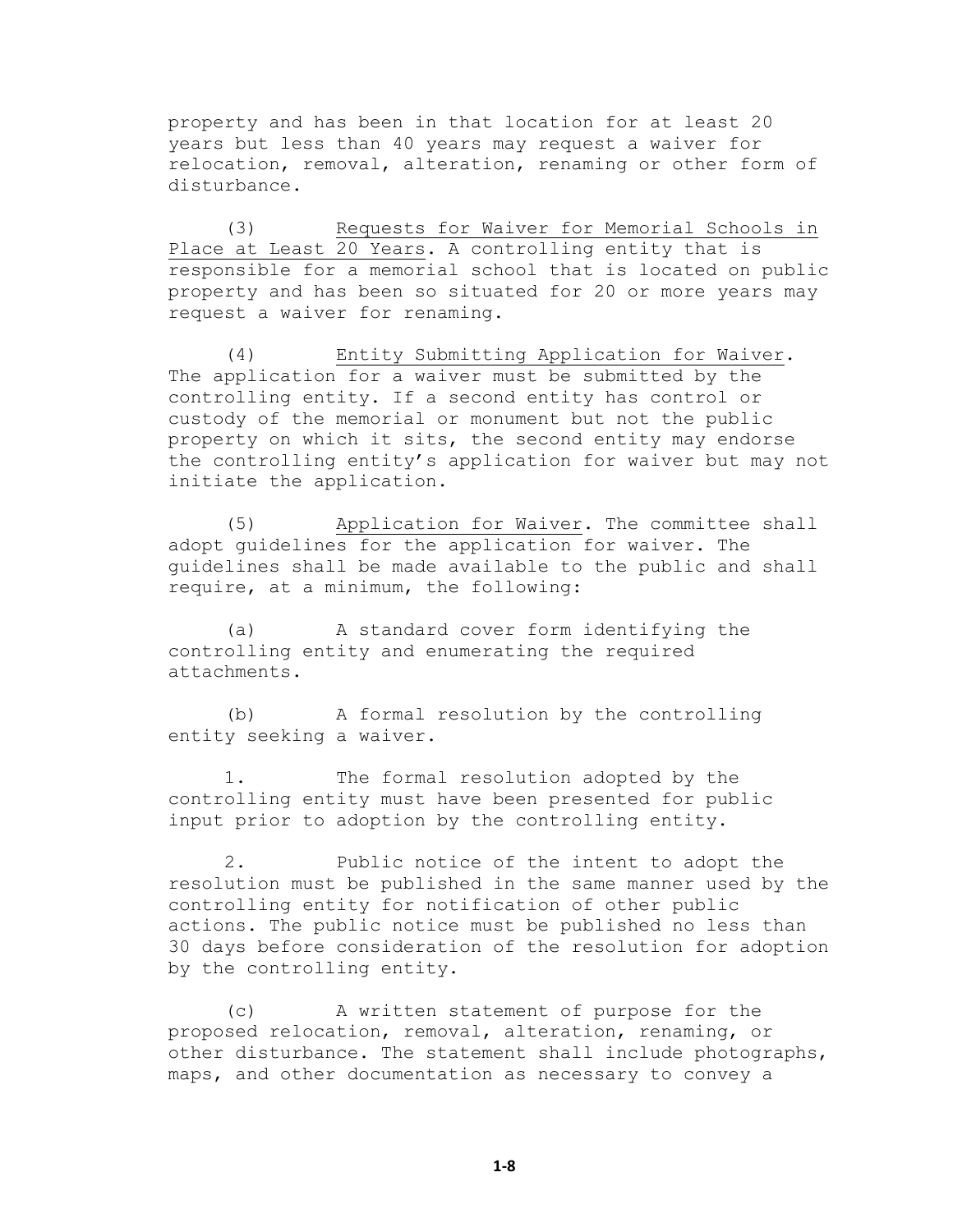clear articulation of the controlling entity's purpose in seeking a waiver.

(d) Written documentation of the original dedication or designation of the architecturally significant building, memorial building, memorial school, memorial street, or monument; the intent of the sponsoring entity at the time of dedication; and any subsequent alteration, renaming, or other disturbance of the architecturally significant building, memorial building, memorial school, memorial street, or monument.

(e) Written commentary from any heritage, historical, genealogical, or preservation organizations with interest in the decision of the controlling entity, and from the general public. Letters of support or disagreement from interested organizations or the general public shall include supporting documentation, references, photographs, or other credible materials.

(f) A written statement of any facts that were not known at the time of the origin of the architecturally significant building, memorial building, memorial school, memorial street, or monument, but are known now, that the committee should consider. The absence of such facts should serve as a presumption against the granting of a waiver by the committee.

(6) Technical Review of the Application for Waiver Form. The committee shall designate a Technical Advisory Review Group to perform the administrative and technical review of the Applications for Waiver. The Technical Advisory Review Group, at a minimum, shall include the Director of Alabama Historical Commission or designee, the Director of the Alabama Department of Archives and History or designee, and the Assistant Finance Director, Real Property Management or designee. The Technical Advisory Review Group shall be responsible for reviewing Applications for Waiver to ensure the applications are complete and include the required information for consideration and that the information provided is consistent with the intention of the Act and applicable to the waiver request. The Technical Advisory Review Group shall provide comments and recommendations to the Committee. The review and recommendations of the Technical Advisory Review Group shall be limited to the historical and technical scope of the application.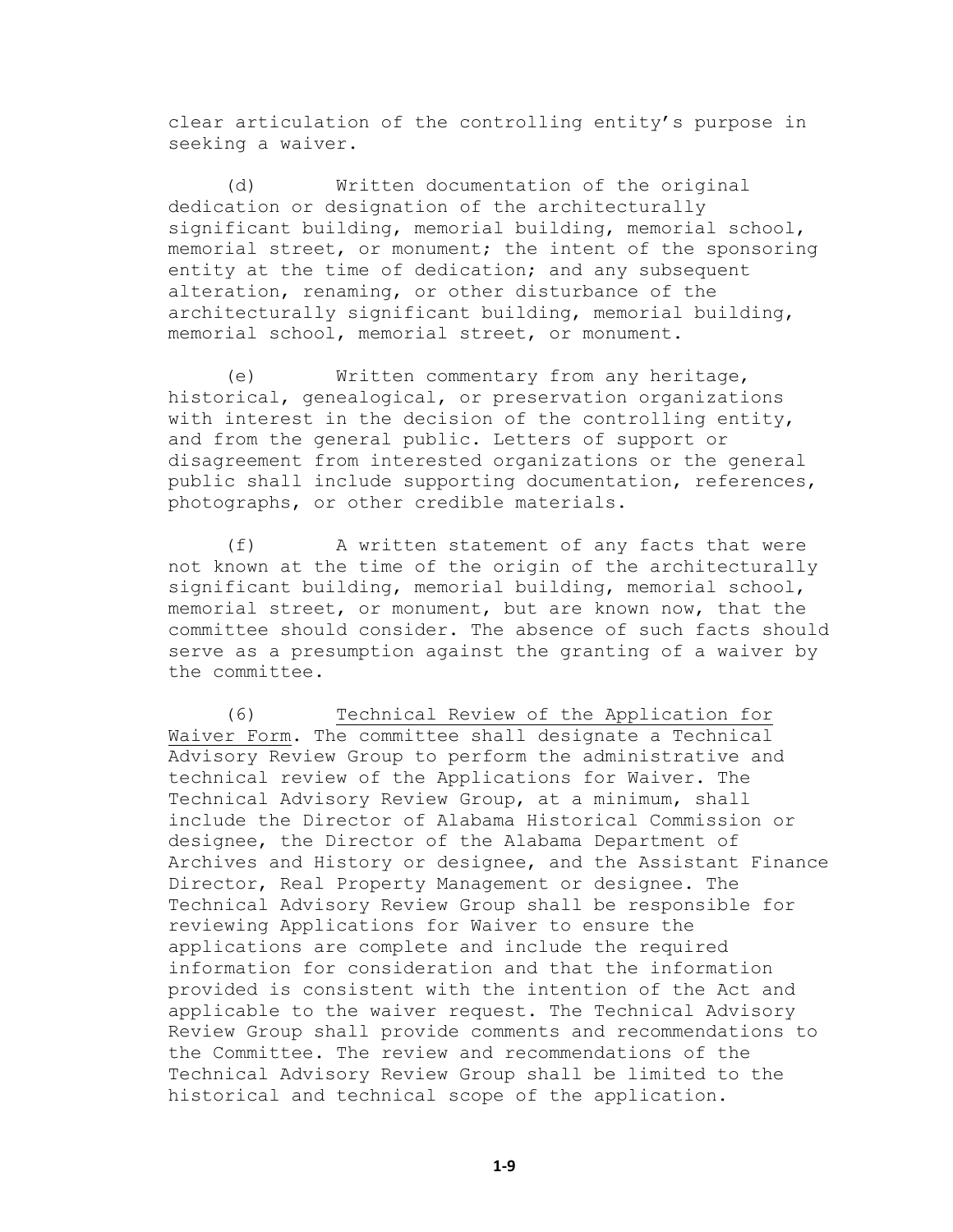(7) Schedule for Submittal and Review of Applications for Waiver. The committee shall annually establish a schedule for the deadlines for submitting and reviewing applications for waivers. The schedule established by the Committee shall provide for at least one quarterly meeting to consider the applications for waiver. The schedule shall include the deadline for submitting the applications for consideration at the quarterly meeting. To provide adequate time for review of applications by the Technical Advisory Review Group, the schedule shall provide a minimum of 30 calendar days from the application deadline to the publication of the agenda for the committee meeting.

#### (8) Public Notice of Application for Waiver.

(a) The committee shall publish an agenda on the Alabama Open Meetings Act website at least 14 calendar days prior to a meeting to consider applications for waiver. The agenda shall serve as notice to the public.

(b) At least 14 calendar days prior to a meeting, the Committee shall post on a website the applications for waiver to be considered and the recommendations of the Technical Advisory Review Group.

(9) Public Comment on Applications for Waiver. The committee shall adopt rules that allow for public comment during the meeting in which the application for waiver is considered.

(10) Granting of Waiver. The committee shall provide formal notification of the granting or denial of a waiver to the controlling entity. If a waiver is granted, the notification shall include the limitations or extent of the waiver and any reasonable conditions or instructions to ensure restoration or preservation to the greatest extent possible. If a waiver is denied, the notification shall include reasons for denying the waiver.

(11) Failure of the Committee to Act. If the committee fails to act on a completed, eligible application for waiver within 90 days of the submittal deadline, the waiver shall be deemed granted.

(12) Resubmittal of Application for Waiver. If a waiver is denied by the committee, the controlling entity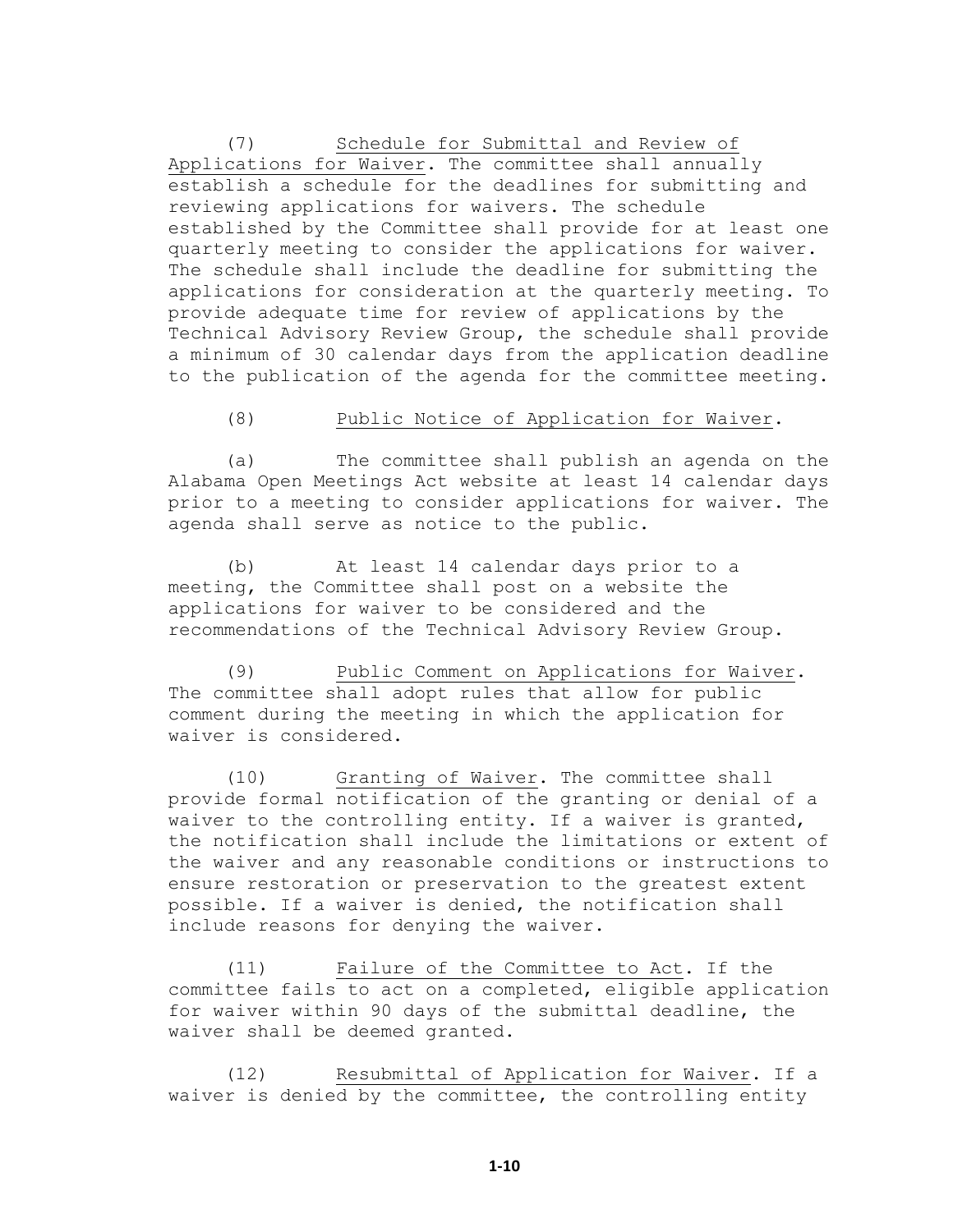will be permitted to resubmit an application for waiver one time during a two-year period from the time of the committee's decision. The resubmittal of an application for waiver must include new information in order to be considered by the committee.

(13) Notice of Emergency Repairs or Construction. If a need exists for emergency repairs or construction at the site of or adjacent to the architecturally significant building, memorial building, memorial street, or monument, the controlling entity may temporarily relocate or otherwise protect the memorial or monument without submitting an application for waiver but must comply with the following:

(a) The controlling entity must notify the Committee in writing as soon as discovering the need for repairs or construction but no more than ten (10) calendar days after discovering the need for emergency repairs or construction affecting the architecturally significant building, memorial building, memorial street, or monument. The committee shall post the controlling entity's notice on a website within three business days of receipt.

(b) The controlling entity must include a written description of the actions taken to relocate or otherwise protect the architecturally significant building, memorial building, memorial street, or monument. This written description of action may be included in the emergency notification or may be submitted after evaluation of the emergency need but must be submitted a minimum of five (5) days prior to starting the emergency repairs or construction.

(c) The controlling entity must provide a timeline for completing the emergency repairs or construction including the date for returning a memorial or monument to its original location or removing any temporary protection of a memorial or monument. If the timeline for completing the emergency work and restoring the memorial or monument to its pre-emergency condition is more than one year from the discovery of the need for emergency repairs or construction, the controlling entity must submit an application for waiver for consideration of the Committee.

(d) The controlling entity must provide a notice of completion to the committee including the date when the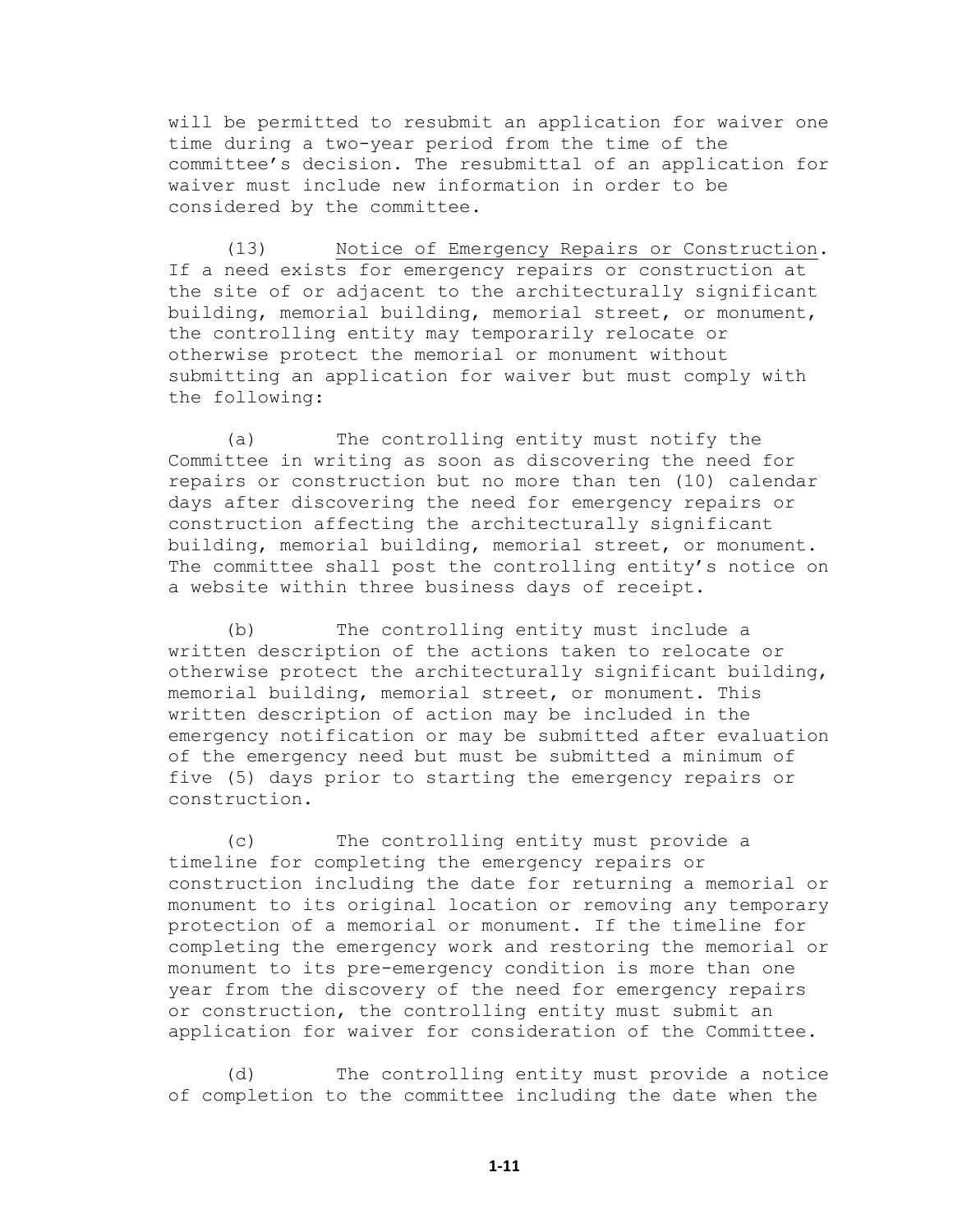monument is returned to its location. The committee shall post the controlling entity's notice of completion on a website within three business days of receipt.

**Author:** Alyce M. Spruell, Chair **Statutory Authority:** Code of Ala. 1975, §§41-9-235, 41-9- 237. **History:** Original rule filed: February 18, 2020. Effective date: June 14, 2020.

**584-X-1-.05 Exemptions from Applicability.** The provisions of the Alabama Memorial Preservation Act of 2017 and the administrative rules adopted hereto do not apply to any of the following:

(1) Art and artifacts in the collections of museums, archives, and libraries.

(2) Any architecturally significant building, memorial building, memorial street, or monument that is any of the following:

(a) Located on public property under the control of, or acquired by, the State Department of Transportation, which may interfere with the construction, maintenance, or operation of the public transportation system.

(b) Located on public property under the control of, or acquired by, a county or municipal body or a university, which may interfere with the construction, maintenance, or operation of the public transportation system.

(c) Located on public property operated or used by a utility, which may interfere with providing utility service.

(d) Located on public property under the control of, or acquired by, the Alabama State Port Authority, which may interfere with the construction, maintenance, or operation of the port infrastructure or port related activities.

**Author:** Alyce M. Spruell, Chair **Statutory Authority:** Code of Ala. 1975, §§41-9-236, 41-9- 237.